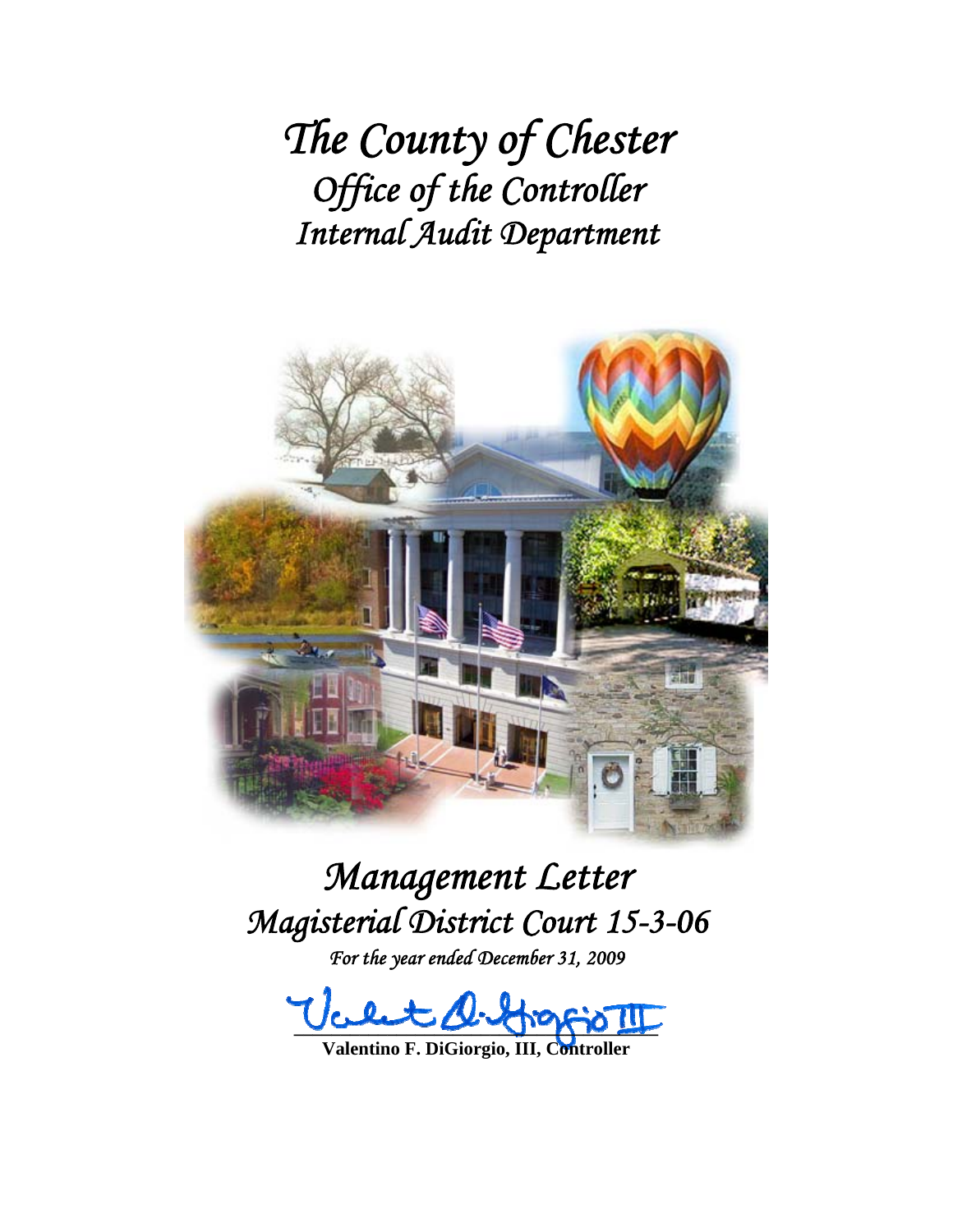## **To: Magisterial District Judge Michael J. Cabry III**

### *Introduction*

On August 11, 2010, Internal Audit completed an audit of Magisterial District Court 15-3-06 (*District Court*). Gretchen W. Sohn, CIA, was the auditor-in-charge. Internal Audit is required by the Pennsylvania County Code to review district courts annually to ensure compliance with policies and procedures mandated by the Administrative Office of Pennsylvania Courts and/or District Justice Administration and to assess their overall internal control structure. The scope of our audit included a review of the following:

- Cash and Petty Cash
- Undisbursed Funds
- Cash Receipts
- Manual Receipts
- Cash Disbursements
- Voided Transactions
- Overall Compliance.

We conducted our audit in accordance with generally accepted auditing standards and standards applicable to financial audits contained in *Government Auditing Standards* published by the Comptroller of the United States. We have also issued our Independent Auditor's Report on Compliance and Internal Control over Financial Reporting concurrent with this Management Letter. Disclosures and other information in that Report (also dated August 11, 2010) should be considered in conjunction with this Management Letter.

#### *Executive Summary*

The management and staff of the *District Court* are, in all material respects, in compliance with policies and procedures set forth by the Administrative Office of Pennsylvania Courts and directives imposed by District Justice Administration. Minor findings involving compliance are included within this Management Letter.

We want to thank the management and staff of the *District Court* for their cooperation and assistance during the course of this audit. We have provided herein a copy of our "Audit Findings" and "Recommendations" for your review and comment.

Please feel free to contact our office at (610) 344-6797 should you have any questions or concerns.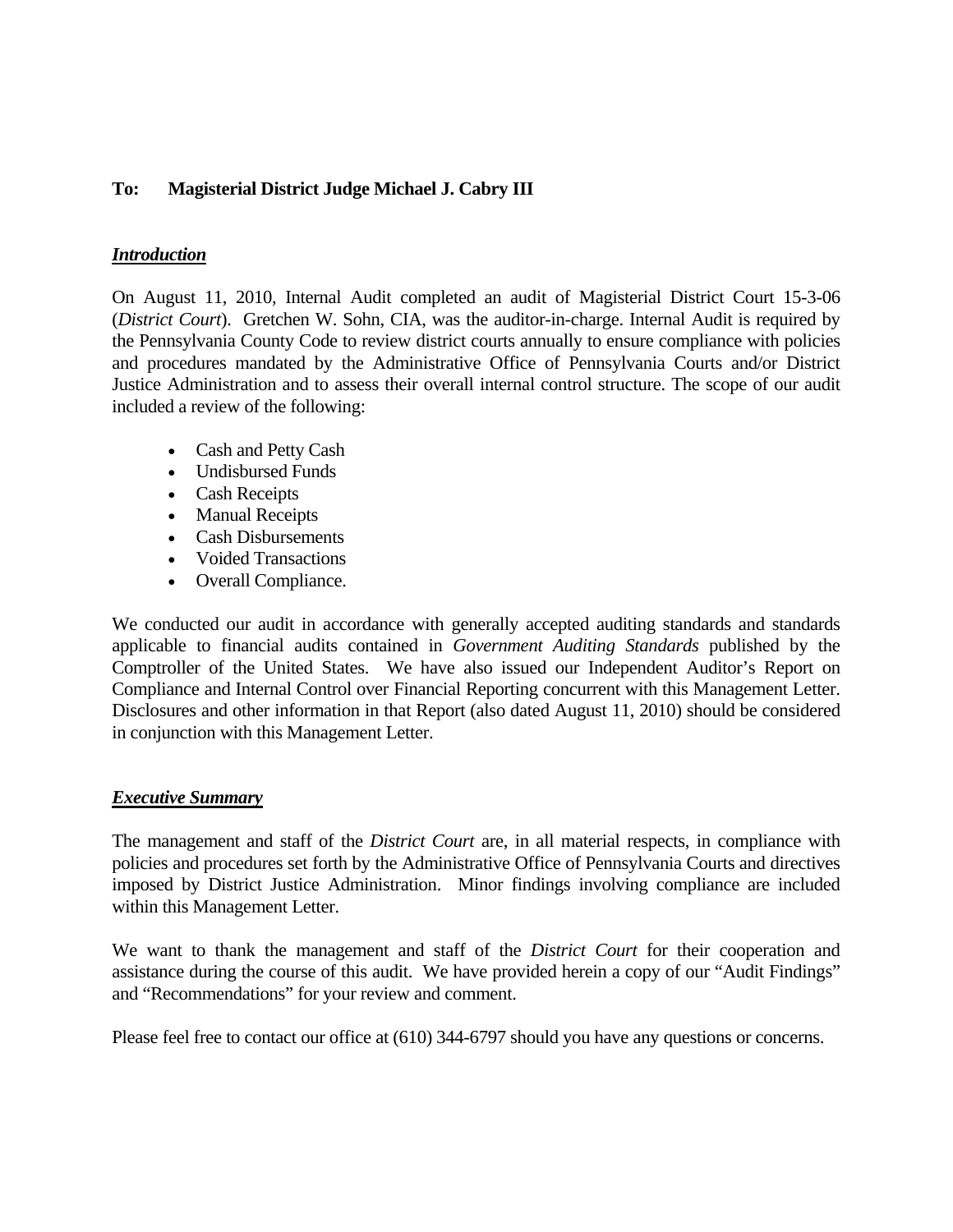## **COUNTY OF CHESTER**

# **MAGISTERIAL DISTRICT COURT 15-3-06**

## **FINDINGS AND RECOMMENDATIONS**

## **FOR THE YEAR ENDED DECEMBER 31, 2009**

## **I. COMPLIANCE WITH POLICIES AND PROCEDURES**

In order to test compliance with all applicable policies and procedures, Internal Audit selected a statistical sample of 25 case files out of a total population of 5,090 case files created in 2009. In addition, we performed other related tests of cash receipts, cash disbursements, manual receipts, undisbursed funds, and voided transactions. Sample sizes for each of the tested areas are determined through a risk assessment analysis based on the results of the *District Court's* prior year audit and current year case load. We believe the results of our tests are representative of the entire population on the basis of accepted audit sampling principles.

#### Finding 1: Cash Receipts

Internal Audit noted the following:

In 1 instance, a copy of the cash receipt was not attached to the case file.

#### Recommendation

Internal Audit recommends that the *District Court* staff exercise greater care in filing all receipts in the appropriate case file to ensure complete and accurate records.

#### *Auditee Response*

*District Court management concurs with the audit finding and recommendation.* 

#### Finding 2: Voided Disbursements

Internal Audit noted the following:

- In 2 instances, the case file copy of the voided check was not labeled "void/stale/lost."
- In 1 instance, the signature line of the original check was not cut-out and/or defaced.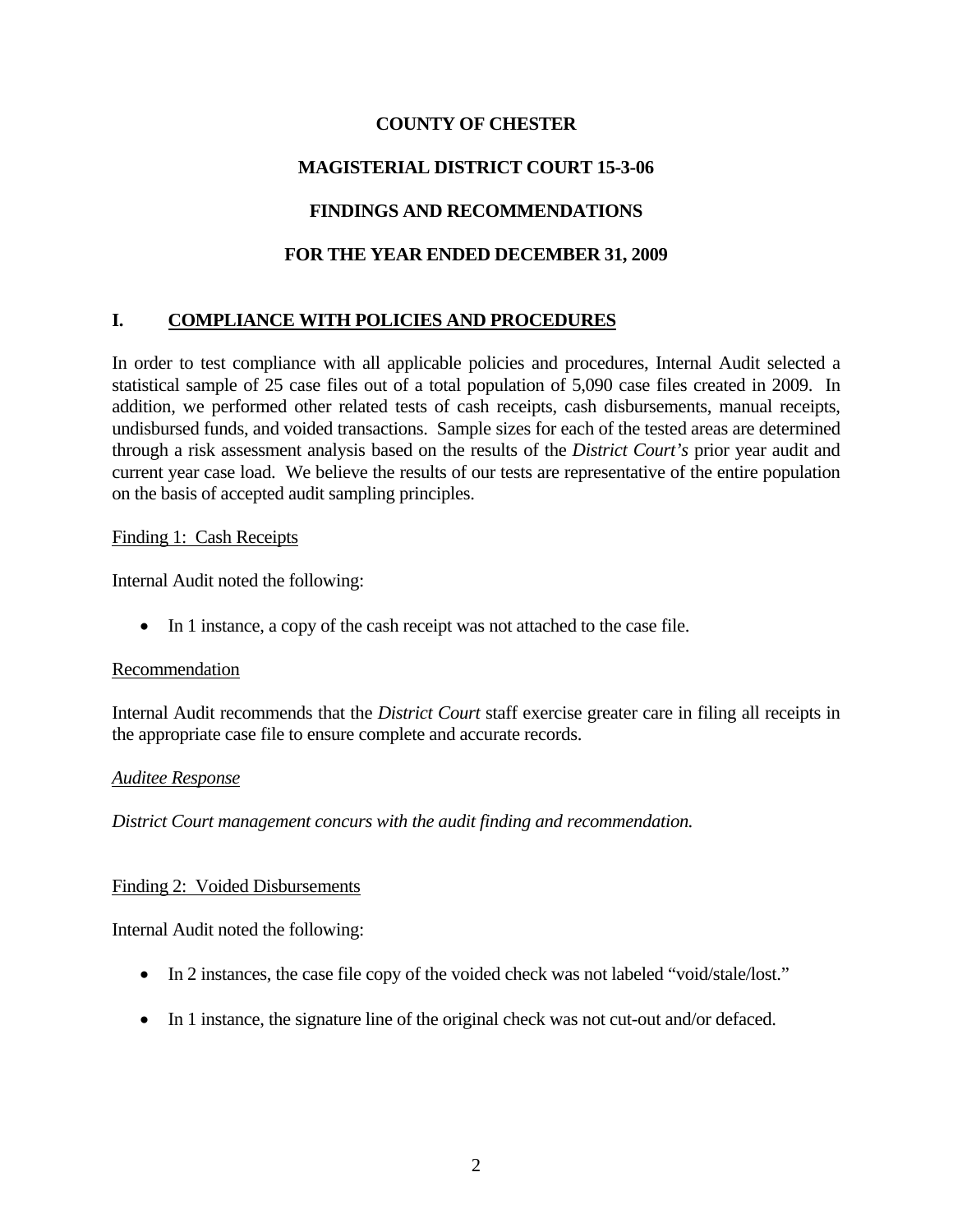## **.COUNTY OF CHESTER**

# **MAGISTERIAL DISTRICT COURT 15-3-06**

## **FINDINGS AND RECOMMENDATIONS**

## **FOR THE YEAR ENDED DECEMBER 31, 2009**

## **I. COMPLIANCE WITH POLICIES AND PROCEDURES**

### Finding 2: Voided Disbursements (continued)

### Recommendations

Internal Audit recommends that the *District Court* staff exercise greater care in labeling all voided disbursements to ensure complete and accurate records in the case file. Internal Audit also recommends that the signature line on a voided original check be cut-out and/or defaced to deter further use of the check.

### *Auditee Response*

*District Court management concurs with the audit findings and recommendations.*

## Finding 3: Overall Compliance

Internal Audit noted the following:

- In 4 instances, the "Civil/Landlord Tenant Worksheet" was not signed/sealed by the Magisterial District Judge.
- In 1 instance, a warrant was not recalled within 60 days of its issuance.

#### **Recommendation**

Internal Audit recommends that the *District Court* staff adhere to the procedures regarding the disposition of Civil/Landlord Tenant cases and the procedures regarding the issuance and recalling of warrants as outlined in the District Judge Automated Office Clerical Procedures Manual.

#### *Auditee Response*

*District Court management concurs with the audit findings and recommedations.*